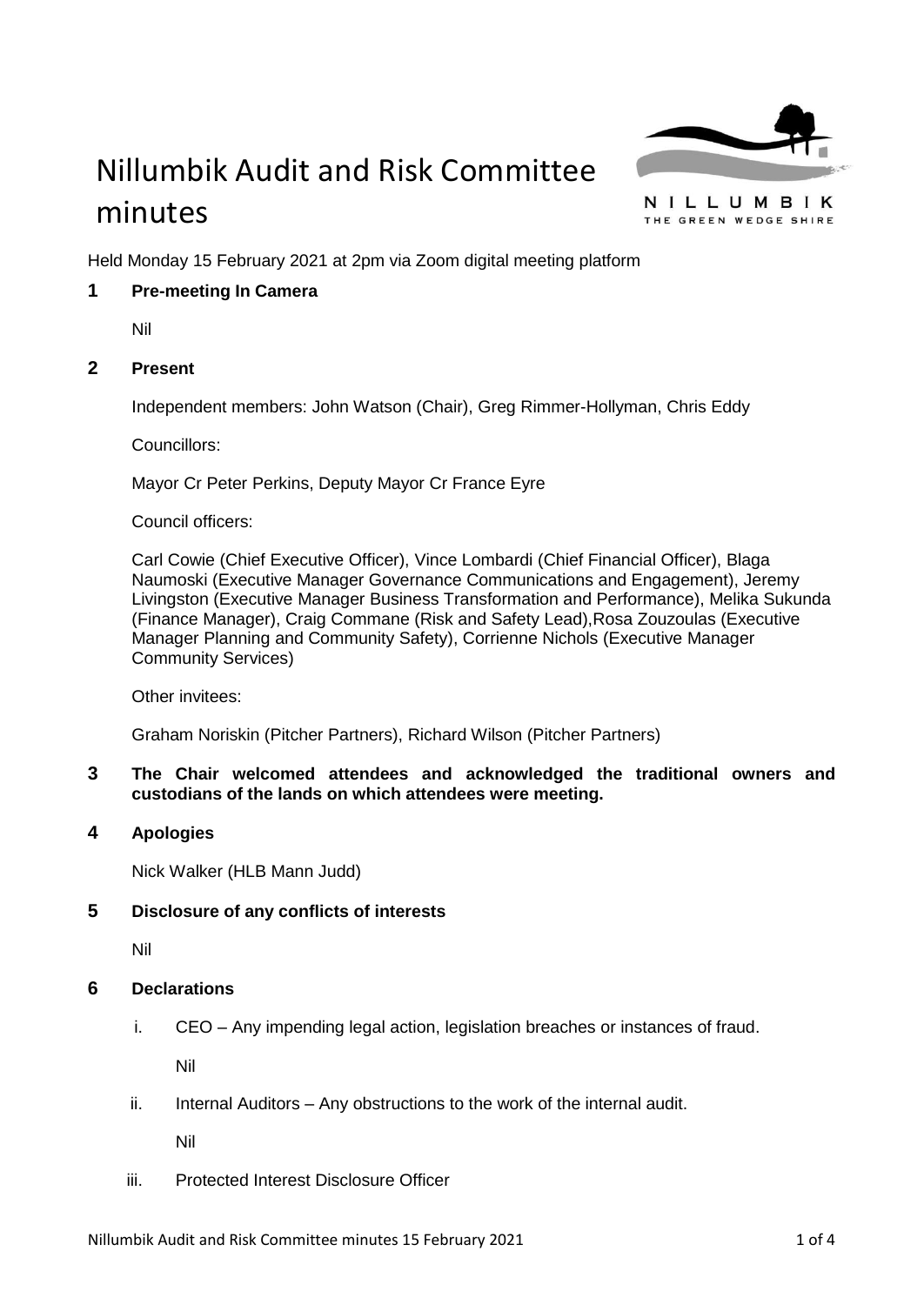Nil

# **7 Adoption of the minutes of the meeting held 14 December 2020**

# *Decision*

The minutes of the Audit and Risk Committee meeting held on 14 December 2020 were confirmed as accurate.

# **8 CEO Update**

The CEO update was presented to the Committee.

# *Decision*

The CEO update was received and noted.

# **9 Table of actions arising**

The table of actions arising was presented to the Committee.

#### *Decision*

The status of actions outstanding was received and noted.

## **10 Memorandum: Building Services Incentive Program**

The memorandum regarding the Building Services Incentive Program was presented to the Committee.

# *Decision*

The memorandum regarding the Building Services Incentive Program was received and noted.

If the proposal was to progress, the Committee requested further information be provided.

# **11 Grants Management Internal Audit Report**

The Grants Management Internal Audit Report was presented to the Committee.

#### *Decision*

The Grants Management Internal Audit Report was received and noted.

The Committee request that management, together with the internal auditors, review the timelines and apply a phased approach to show progress. The revised timelines will be reflected in the pending audit recommendation report.

# **12 Internal Audit Status Report**

The Internal Audit Status Report was presented to the Committee.

#### *Decision*

The Internal Audit Status Report was received and noted.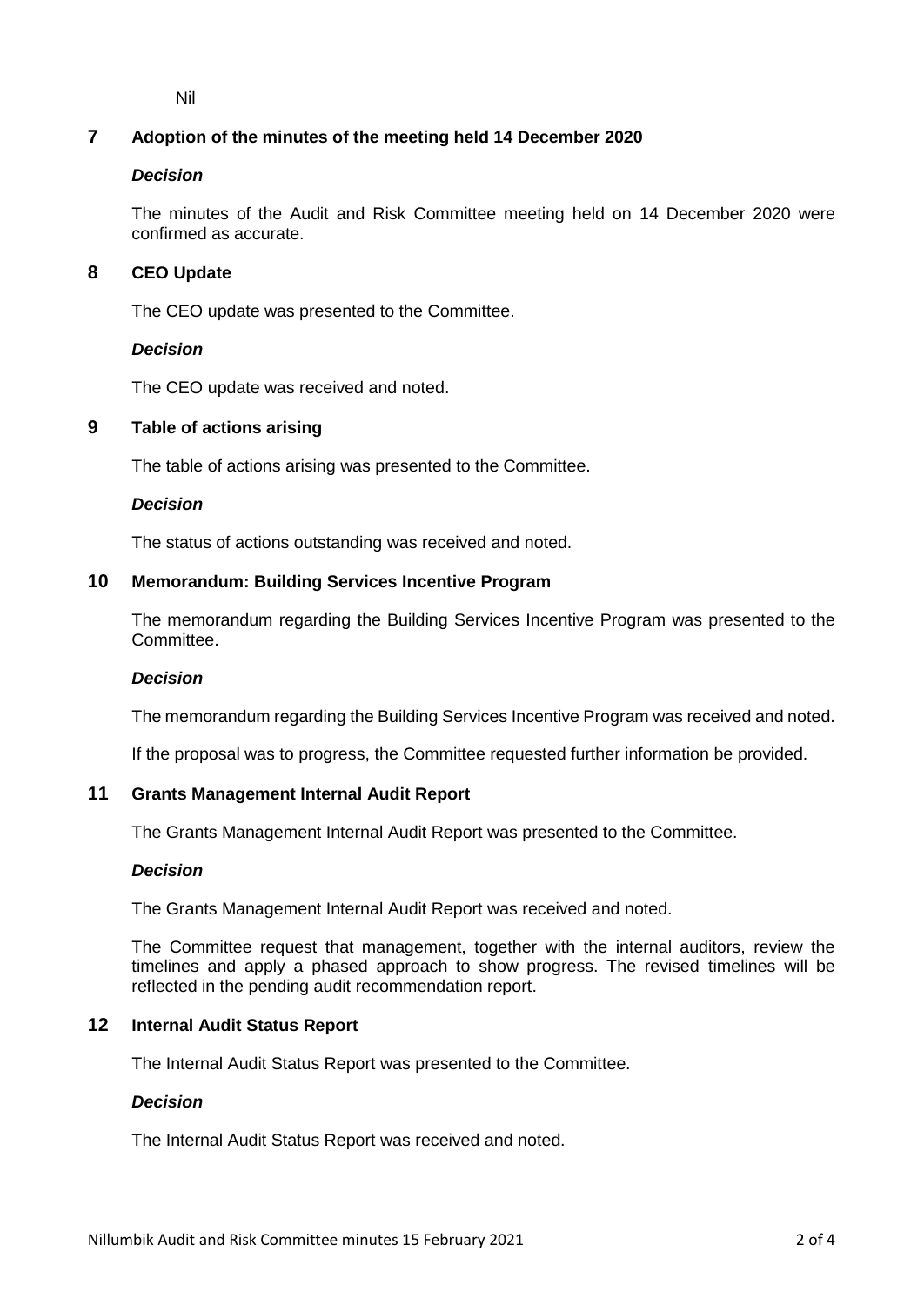# **13 Proposed Internal Audit Plan 2021-2022**

The proposed Internal Audit Plan 2021-2022 was presented to the Committee.

# *Decision*

The proposed Internal Audit Plan 2021-2022 was received and noted.

The Committee request further consideration be given to the prioritisation of specific internal audits in the context of the current environment.

# **14 Recent Risk and Issues Brief**

The Recent Risk and Issues Brief was presented to the Committee.

#### *Decision*

The Recent Risk and Issues Brief was received and noted.

## **15 Pending Audit Recommendations Report**

The pending Audit Recommendations Report was presented to the Committee.

#### *Decision*

The pending Audit Recommendations Report was received and noted.

## **16 Risk and Safety Report**

The Risk and Safety Report was presented to the Committee.

# *Decision*

The Risk and Safety Report was received and noted.

# **17 Draft Councillor Gift Policy**

The draft Councillor Gift Policy was presented to the Committee.

#### *Decision*

The draft Councillor Gift Policy was received and noted.

The Committee suggested that a reference to the Governance Principals as outlined in the Local Government Act 2020 be included in the policy.

#### **18 Transformation at Nillumbik (T@N) Update**

The Transformation at Nillumbik (T@N) update was presented to the Committee.

# *Decision*

The Transformation at Nillumbik (T@N) update was received and noted.